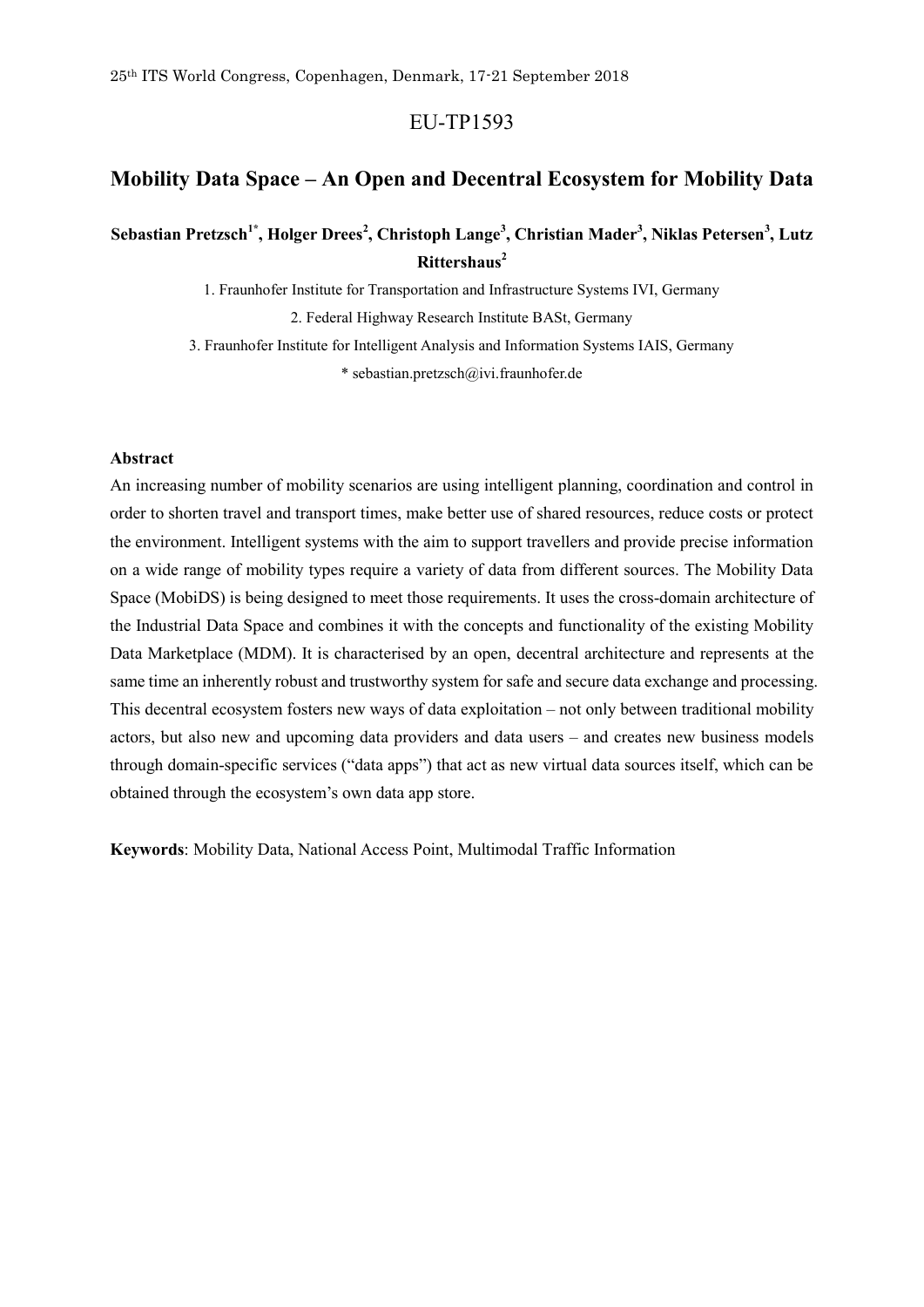Mobility Data Space – An Open and Decentral Ecosystem for Mobility Data

#### **1. Introduction**

Today's and tomorrow's mobility landscape is offering more and more mobility services which are based on digital information. They are using intelligent planning, coordination and control in order to shorten travel and transport times, make better use of shared resources, reduce costs or protect the environment. Intelligent systems with the aim to support travellers and provide precise information on a wide range of mobility types require a variety of data from different sources. For this purpose, the Mobility Data Marketplace (MDM) [1] has been designed as a neutral platform and as Germany's national access point for traffic data, which can be used by both public authorities and the private sector as data exchange platform to provide and consume traffic data. Since the start of the MDM, it has turned out that road traffic cannot be treated as a closed ecosystem. The shift to multimodal travels also places new demands on the MDM. In addition, the Delegated Act on multimodal travel information (priority action A) [2] obliges EU Member States to provide a National Access Point (NAP) which links data of all – scheduled, demand-responsive and personal – transport modes. In order to enable data exchange and to foster new mobility services, a new comprehensive environment for multimodal traffic information is being developed with the Mobility Data Space (MobiDS) on the foundations of MDM, which has the potential to also fulfil the requirements of a NAP for multimodal traffic information.

Fraunhofer, together with more than 80 companies, has specified and implemented prototypically a domain-independent reference architecture for the creation of data value chains in form of the Industrial Data Space (IDS) [3] in two nationally funded projects (InDaSpace and InDaSpacePlus) and on its own resources. The components of the IDS reference architecture [4] form the basis for the MobiDS. Furthermore, the requirements of the ITS Directive [5] are assessed to satisfy them in the final implementation.

In addition to the range of technical functions for secure and sovereign data exchange and processing of the IDS, the MobiDS aims to become a broad ecosystem of comprehensive mobility data and uniformly accessible data services and applications for data refinement and use. Providers of data keep sovereignty over the usage of their data and security along the processing and value chain in a way similar to digital rights management ("usage control"). Provision and distribution of sensitive data is supported and traceability of data usage for possible billing is ensured. Data users gain easy access to a wide variety of data sources and data services, enabling them to implement new business models by securely using and linking new sources of mobility data. New business models will be made possible for developers of data apps for mobility services and applications that can be distributed via the MobiDS data app store.. End users benefit from the development of novel mobility applications and services through the broad availability of mobility data sources supported by the MobiDS.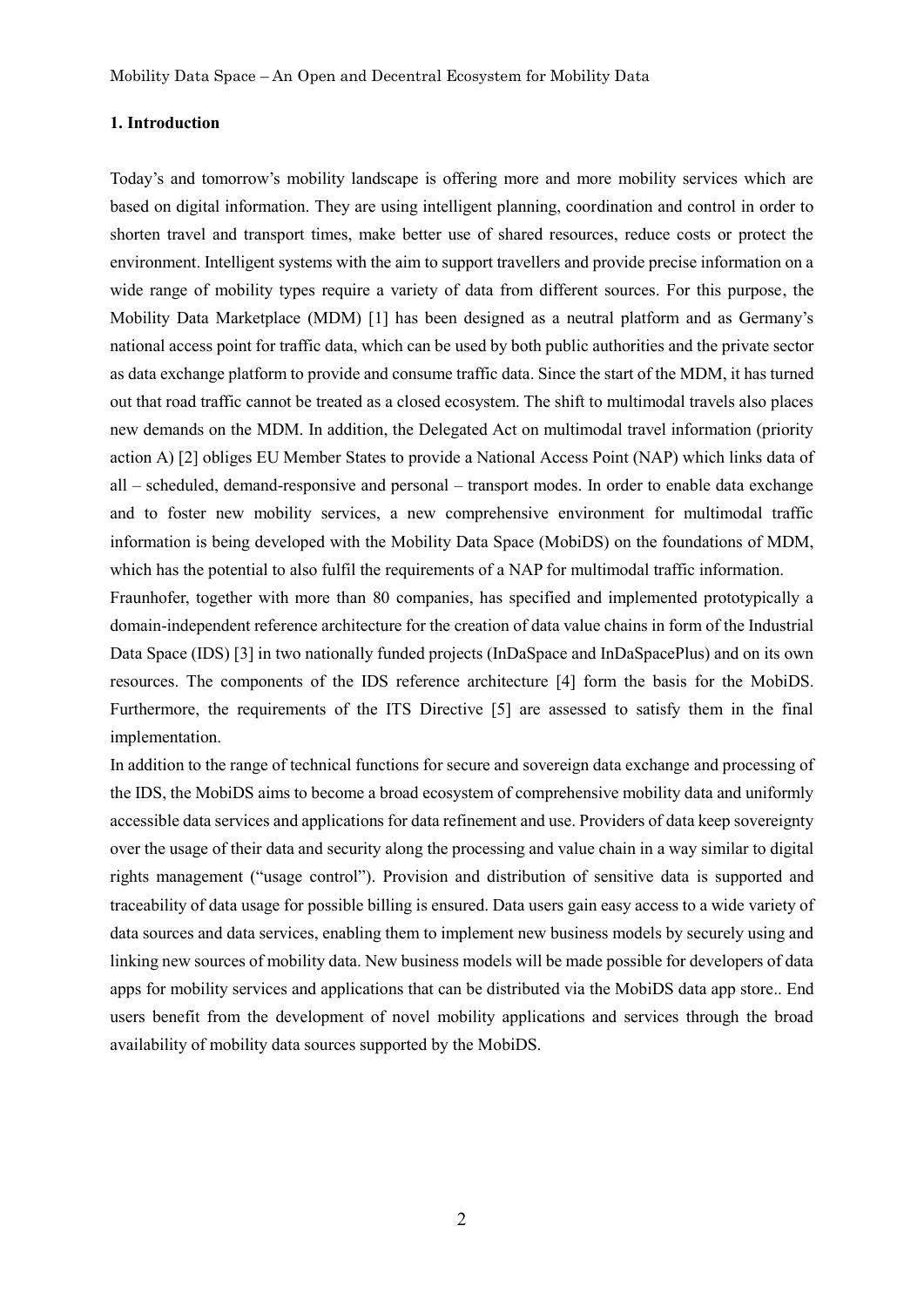Mobility Data Space – An Open and Decentral Ecosystem for Mobility Data

### **2. Key concepts**

The MobiDS is intended to build upon the key concepts of the IDS. The decentral architecture is an essential concept that enables ad-hoc data exchange and processing. Moreover, the IDS reference architecture model encompasses a comprehensive security concept, which ensures a high level of protection and confidence for the data exchange. This includes not only the protection of the data communication but also an identification process of participants and full control of the usage of data, even after being transmitted to another participant.

Participation in the secure data space is carried out via the IDS Connector that a data provider and consumer typically operates on their premises. The secure data space is created across linked connectors; it is therefore not a centralised platform, but an extensible network of decentralised actors that is also the secure execution environment for data apps. The IDS Connector serves as the foundation of the MobiDS Connector, which executes mobility data apps and transforms existing external mobility data streams into the internal semantic data model. This data model is based on the Resource Description Framework (RDF). A MobiDS Connector will be used primarily on the side of data providers with sensitive mobility data and on data platforms such as the MDM. The addition of a MobiDS Connector enables the MDM to obtain data from IDS data sources and to make it available to existing MDM data recipients, while at the same time passing on data coming from MDM data sources to IDS data recipients. The MobiDS Connector will be made available as a basic implementation in order to integrate new data offerings into the MobiDS. Another challenge will be the efficient forwarding of data sources to a large number of subscribers based on the model of the MDM. Finally, the envisioned MobiDS supports the existence of multiple identity providers and/or app store operators.

#### **3. Business and system architecture**

The MobiDS consists of decentral and central components. Figure 1 gives an overview of the most important components and their interaction through exchange of data, metadata and apps. Precondition for the decentral data exchange is the operation of a MobiDS Connector as a uniform and secure interface. Additionally, some central entities are required, especially in dynamic environments with changing data sources and consumers, including the MobiDS Directory for semantic metadata, the MobiDS Identity Provider and the MobiDS App Store.

The MobiDS Directory plays a central role in the MobiDS. Data sources and data apps can be published and their usage is described semantically. Additionally, it is synchronised with the MDM and open data portals, such as the mCLOUD [6], so that the MobiDS Directory always has an up-to-date and comprehensive overview of mobility data sources. Consumers (applications, services, data apps) search the MobiDS Directory for new data sources needed for their business processes. If necessary, this search process can be carried out automatically based on semantically described data sources and API concepts. The foundations of these semantic procedures are ontologies and vocabularies in which domain knowledge about mobility data formats and API concepts are modelled. The use of uniform ontologies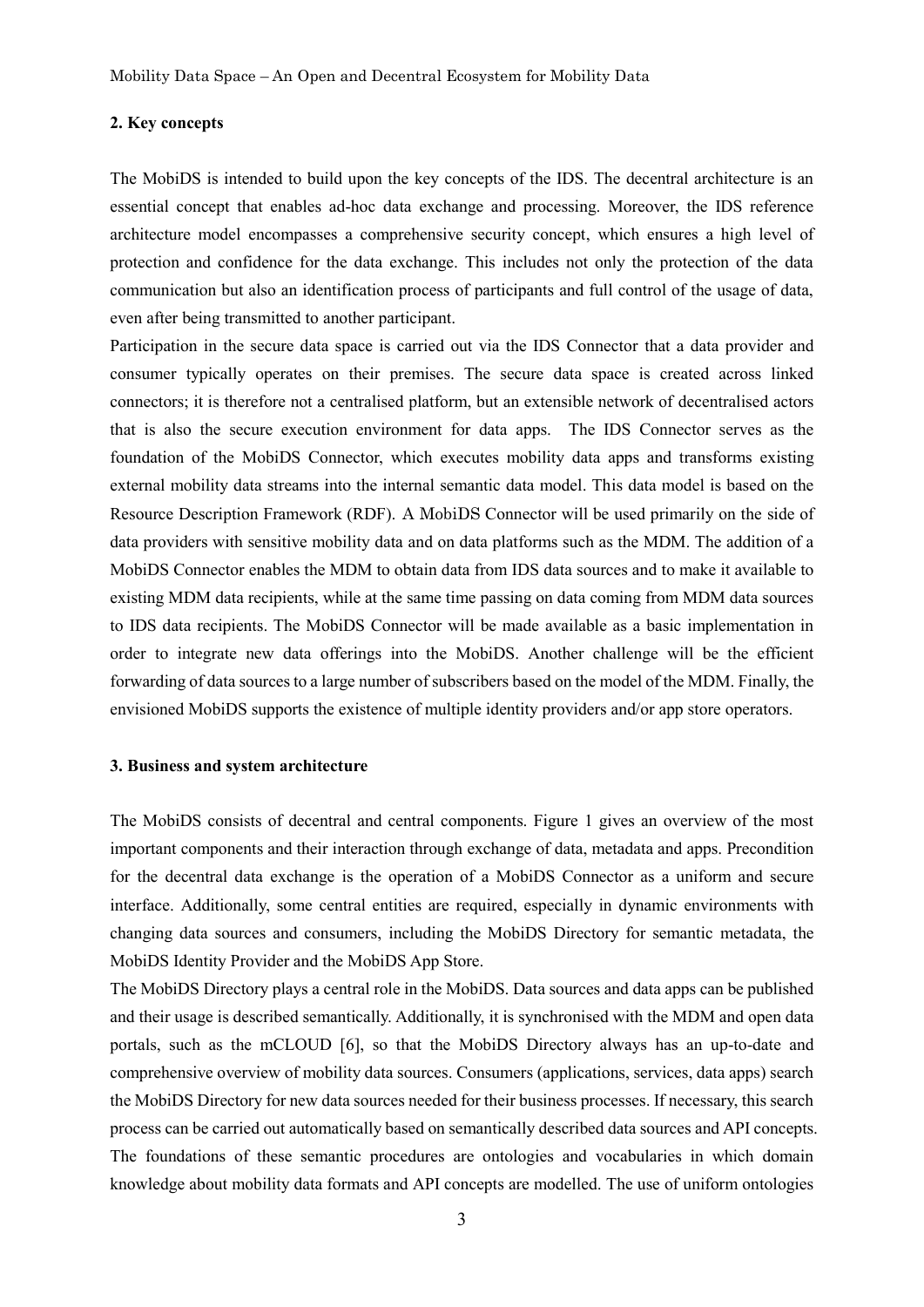and vocabularies enables automated data exchange and interoperable services. A central Identity Provider manages and certifies the participants and provides information about their identity on request. Connector operators can use one or more central app stores to obtain data apps and operate them in their connector environment.



**Figure 1 - Components and basis architecture of the IDS and of the MobiDS**

## **4. Example scenario**

The example scenario in Figure 2 illustrates the core parts of the MobiDS including the flow of data. A mobility service provider is offering short-distance journeys on dynamic routes. To support routing and to achieve optimal travel times, real-time traffic data is needed. In order to achieve the highest possible capacity utilization of its vehicles, the service provider needs traffic situation data for travel time forecasts routing and optimal travel times as well as mobility, movement and demand data.

Traffic situation data is collected by road operators or road and environmental authorities through traffic detectors, which are already available in the MDM. Fleet operators (taxi, logistics, public transport) and navigation service providers collect Floating Car Data (FCD), representing individual travel speeds. This data is considered sensitive as it contains personal mobility profiles. Hence, it was not possible to share FCD with third parties as raw data by now. In the exemplary scenario, the FCD provider and the MDM use a MobiDS Connector. In this data space, the data provider can confidently determine how his sensitive floating car data is processed after being passed to the MDM and in which form the resulting data may leave the data space in the direction of the data recipient. In this way, the data provider can make its sensitive data available to external business processes, which obey the data usage restrictions. Such data transfer does not necessarily have to happen via a central platform. The MobiDS concept also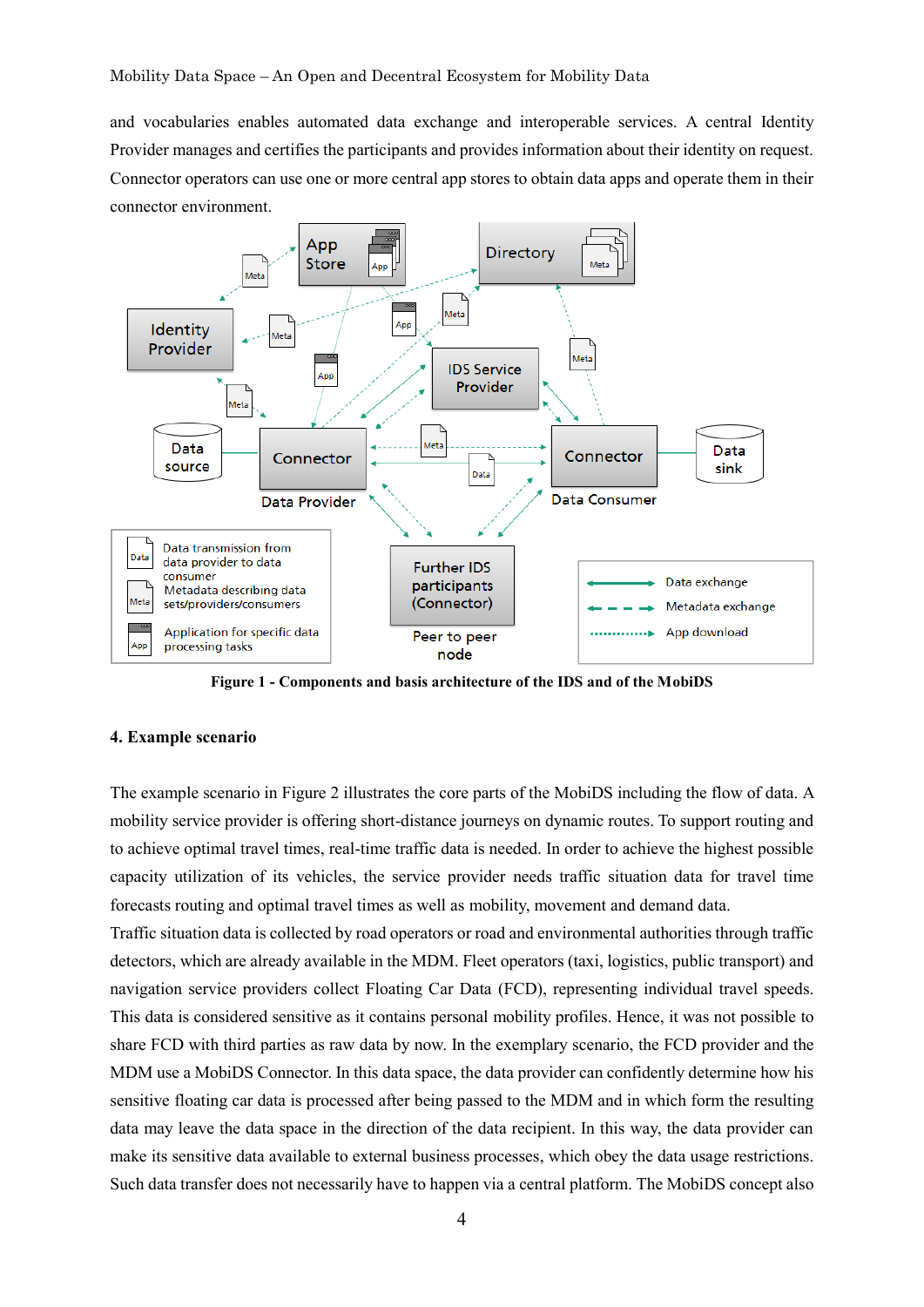supports the direct data exchange between two parties, such as in the example of sensitive mobile network movement data from telecommunications companies and transit schedules of transport companies, which are then used in the data consumer's MobiDS Connector in terms of its business processes and in conformity with the data provider's processing rules.

Processing of the data is carried out by a data app and the MobiDS Connector provides the necessary runtime environment. Its conformity with the data provider's requirements has been verified by a certification body. It is executed in the MobiDS container of the MDM. Such data apps can be developed by an independent software developer, either on behalf of the data provider/data consumer, or in their own initiative to implement their business model. Data apps are offered in the MobiDS App Store. The data refined by an app can in turn be a new data source that is available to the users of the MDM. In this way, data apps can become the basis for a new mobility data ecosystem. The decentralised architecture of the IDS allows the integration of additional IT resources. The data space in the example above is extended to include an external cloud environment in which a more complex data app for calculating travel times and forecasts is executed.



**Figure 2 - Exemple scenario of a MobiDS use case**